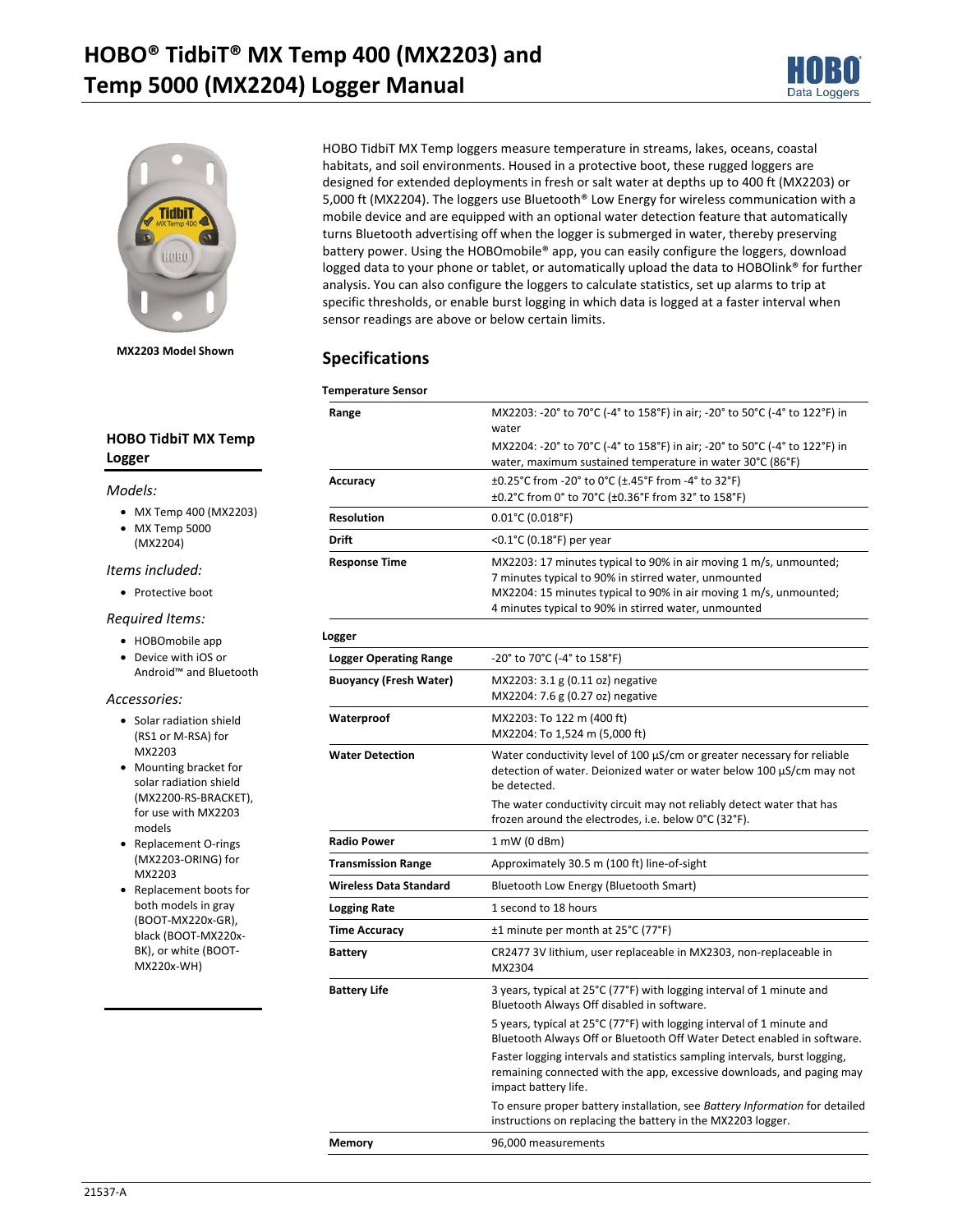# **Specifications (continued)**

| <b>Full Memory Download</b><br>Time | Approximately 45 seconds; may take longer the farther the device is from<br>the logger                                                              |
|-------------------------------------|-----------------------------------------------------------------------------------------------------------------------------------------------------|
| <b>Wetted Materials</b>             | MX2303: Polypropylene case, EPDM O-ring, stainless steel screws,<br>Santoprene <sup>®</sup> (TPE) boot<br>MX2304: Epoxy case, Santoprene (TPE) boot |
| <b>Dimensions</b>                   | MX2203: 4.45 x 7.32 x 3.58 cm (1.75 x 2.88 x 1.41 inches)<br>MX2204: 4.06 x 6.99 x 3.51 cm (1.6 x 2.75 x 1.38 inches)                               |
| Weight                              | MX2203: 36.2 g (1.28 oz)<br>MX2204: 32.8 g (1.16 oz)                                                                                                |
| CE                                  | The CE Marking identifies this product as complying with all relevant<br>directives in the European Union (EU).                                     |
|                                     | See last page                                                                                                                                       |

# **Logger Components and Operation**



**Protective Boot:** This waterproof cover protects the logger during deployment. It has two mounting tabs and a built-in magnet to use with the logger's internal reed switch (see *Deploying and Mounting the Logger*).

**Magnetic Start Button:** This button is functional when the logger is inside the protective boot. Press this button for 3 seconds to start or stop the logger when it is configured to start or stop "On Button Push" (see *Configuring the Logger*). Press this button for 1 second to wake up the logger (if configured with Bluetooth Always Off as described in *Configuring the Logger*). You may need to press the button a second time to wake up the logger if it is logging every 5 seconds or faster and the temperature is -10°C (14°F) or below.

**Mounting Tab:** Use the tabs at the top and bottom of the logger to mount it (see *Deploying and Mounting the Logger*).

**Reed Switch:** The logger has an internal reed switch represented by the dotted rectangle on the logger. The reed switch is used in conjunction with the magnetic button in the protective boot. When the logger is removed from the boot, a magnet placed over the reed switch can substitute for the builtin button (see *Deploying and Mounting the Logger*).

**Water Detection Screws:** These two screws can detect the presence of water. This allows you to configure the logger in power-saving mode in which Bluetooth advertising is active only when the logger is removed from water. See *Configuring the Logger* for details. **Note:** The logger will check for the

presence of water every 15 seconds when the Bluetooth Off Water Detect power-saving mode is selected.

**Temperature Sensor:** The internal temperature sensor (not visible in the diagram) is located on upper right side of the logger.

**Status LED:** This LED blinks green every 4 seconds when the logger is logging (unless Show LED is disabled as described in *Configuring the Logger*). If the logger is waiting to start logging because it was configured to start "On Button Push" or with a delayed start, it will blink green every 8 seconds. Both this LED and the Alarm LED will blink once when you press the button to wake up the logger or will blink four times when you press the button to start or stop logging. If you select Page Logger LED in the HOBOmobile app, both LEDs will be illuminated for 5 seconds.

**Alarm LED:** This LED blinks red every 4 seconds when an alarm is tripped (unless Show LED is disabled as described in *Configuring the Logger*).

# **Getting Started**

Install the HOBOmobile app to connect to and work with the logger.

- 1. Download the HOBOmobile app from the App Store® or Google Play™.
- 2. Open the app and enable Bluetooth in the device settings if prompted.
- 3. Tap the HOBOs icon at the bottom of the screen. Tap the logger in the list to connect to it.

| SN 20135592                             |       | SN 20135592<br>MX2203 |  |
|-----------------------------------------|-------|-----------------------|--|
| n o<br>Stopped (Power Reset)<br>74.62°F | (101) | (i)                   |  |

If the logger does not appear in the list or if it is having trouble connecting, follow these tips.

• If the logger was configured with Bluetooth Always Off (see *Configuring the Logge*r), make sure the logger is "awake" by pressing the magnetic start button for 1 second. The alarm and status LEDs will blink once when the logger wakes up. This will also bring the logger to the top of the list if you are working with multiple loggers. If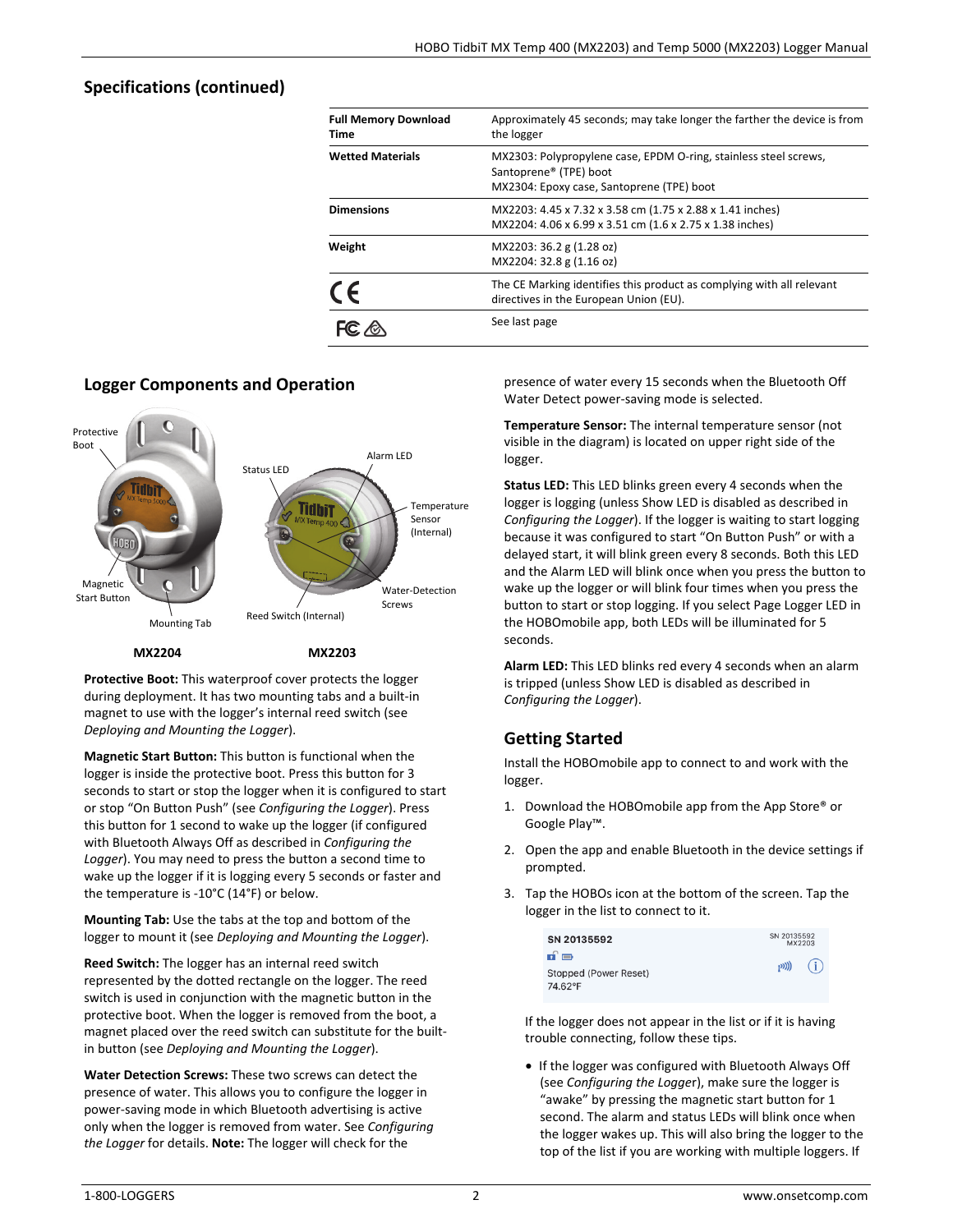the logger is currently logging at a fast interval (5 seconds or faster) and the temperature is -10°C (14°F) or below, you may need to press the button twice before it appears in the list.

- Make sure the logger is within range of your mobile device. The range for successful wireless communication in air is approximately 30.5 m (100 ft) with full line-ofsight.
- Change the orientation of your phone or tablet to ensure the antenna in your device is pointed toward the logger. Obstacles between the antenna in the device and the logger may result in intermittent connections.
- If the logger is in water and configured with Bluetooth Off Water Detect, you must remove the logger from the water to connect to it.
- If your device can connect to the logger intermittently or loses its connection, move closer to the logger, within sight if possible. If the logger is in water, the connection can be unreliable. Remove it from water for a consistent connection.
- If the logger appears in the list, but you cannot connect to it, close HOBOmobile and power cycle the mobile device. This forces the previous Bluetooth connection to close.

Once the logger is connected, you can select one of the following actions:

- **Configure.** Select logger settings and load them onto the logger to start logging. See *Configuring the Logger*.
- **Readout.** Download logger data. See *Reading Out the Logger*.
- **Full Status Details.** Check the battery level and view the configuration settings currently selected for the logger.
- **Start Logging.** Start recording data (if the logger is configured to start "On Button Push" as described in *Configuring the Logger*).
- **Stop Logging.** Stop the logger from recording data. This overrides any other Stop Logging settings that may be configured.
- **Page Logger LED.** Press and hold this option to illuminate the alarm and status LEDs for 5 seconds.
- **Logger Password.** Create a password for the logger that will be required if another mobile device attempts to connect to it. To reset a password, connect to the logger, tap Set Logger Passkey, and select Reset to Factory Default. You can also press the button on the logger for 10 seconds to reset the password.
- **Update Firmware.** When new logger firmware is available, this action appears in the list. Select it and follow the instructions on the screen. A logger readout will be completed automatically at the beginning of the firmware update process. If the connection is lost between the logger and the mobile device during the firmware update, a Firmware Update Pending Status displays for the logger in the HOBOs list. Connect to the logger and select Restore Logger (or Update Firmware if

that option is available) to continue updating the firmware.

**Important:** Before updating the firmware on the logger, check the remaining battery level by selecting Full Status Details and make sure it is no less than 30%. Make sure you have the time to complete the entire update process, which requires that the logger remains connected to the device during the upgrade.

• **Force Offload.** This may appear if an error was encountered when loading configure settings. Select this to offload all the data on the logger before reconfiguring it.

# **Configuring the Logger**

Use HOBOmobile to set up the logger, including selecting the logging interval, start and stop logging options, and configuring alarms. These steps provide an overview of setting up the logger. For complete details, see the *HOBOmobile User's Guide*.

- 1. Open HOBOmobile and tap the HOBOs icon.
- 2. Find the logger in the list and tap it to connect to it. If the logger was previously configured with Bluetooth Always Off, press the button on the logger to wake it up. If the logger was previously configured with Bluetooth Off Water Detect and it is deployed in water, remove it from water. If you are working with multiple loggers, pressing the button also brings the logger to the top of the list (and the logger name will turn green). Note that the current sensor readings are displayed even when the logger is not logging.
- 3. Once connected, tap Configure.



- 4. Tap Name and type a name for the logger up to 20 characters (optional). Tap Done. If no name is selected, the logger serial number is used as the name.
- 5. Tap Group to add the logger to the Favorites group, an existing custom group, or create a new group name up to 20 characters (optional). Tap Done.
- 6. Tap Logging Interval and choose how frequently the logger will record data.
- 7. Tap Start Logging and select when logging will begin: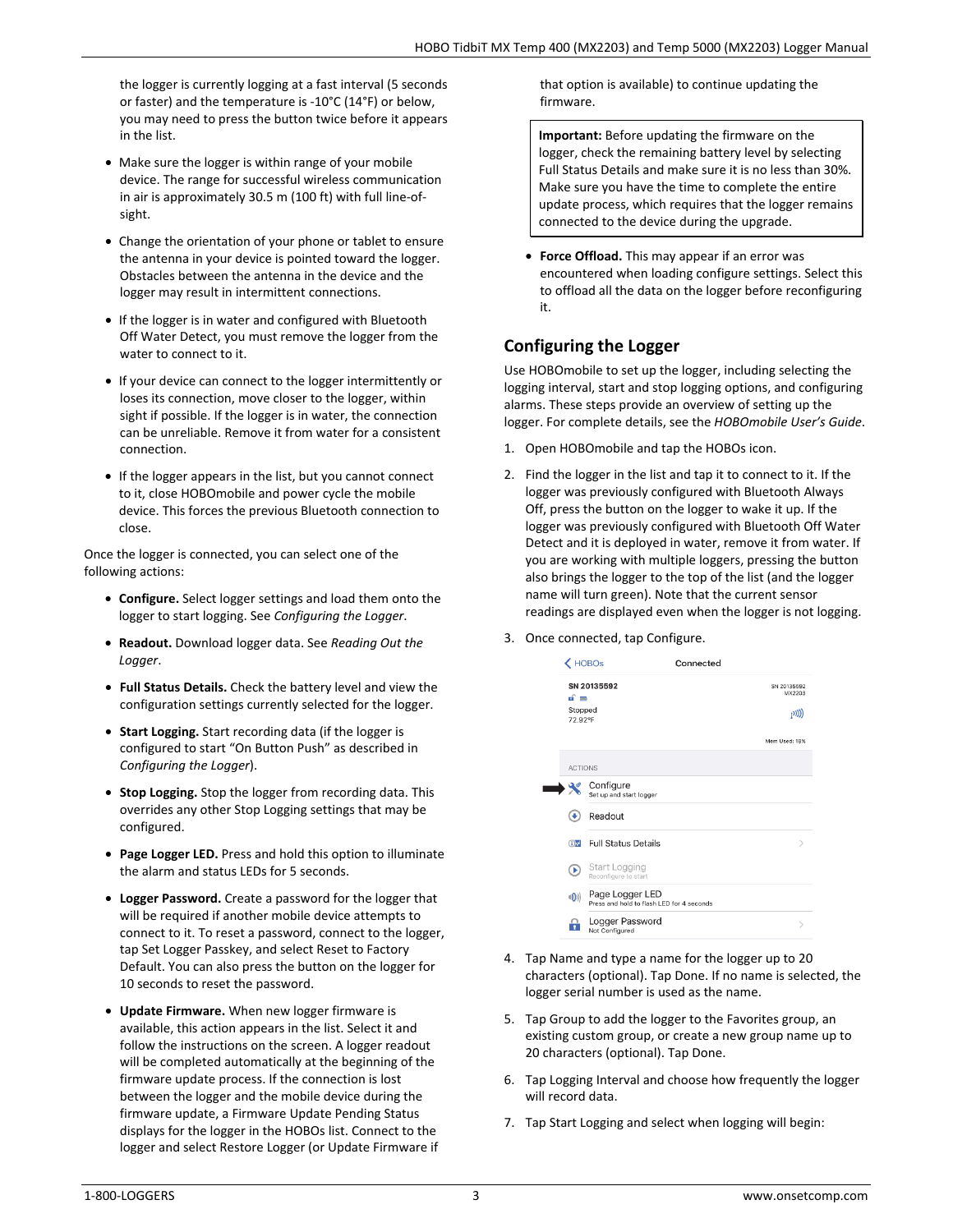- **Now.** Logging will begin immediately after tapping Start in the Configure screen.
- **On Next Logging Interval.** Logging will begin at the next even interval as determined by the selected logging interval.
- **On Button Push.** Logging will begin once you press the button on the logger for 3 seconds.
- **On Date/Time.** Logging will begin at a date and time you specify. Select the Date and time and tap Done.

Tap Done in the Start Logging screen.

- 8. Tap Stop Logging and select the options for when logging will end.
	- a. Choose one of two memory options:
		- **When Memory Fills.** The logger will continue recording data until the memory is full.
		- **Never (Wrap When Full).** The logger will continue recording data indefinitely, with newest data overwriting the oldest.
	- b. Select On Button Push if you want to be able to stop logging by pushing the button on the logger for 3 seconds. Note that if you also choose On Button Push for the Start Logging option, then you will not be able to stop logging until 30 seconds after logging begins.
	- c. Select one of the following time options for when to stop logging:
		- **Never.** Select this if you do not want the logger to stop at any predetermined time frame.
		- **On Date/Time.** Select this if you want the logger to stop logging on a specific date and time. Select the date and time and then tap Done.
		- **After.** Select this if you want to control how long the logger should continue logging once it starts. Choose the amount of time you want the logger to log data and then tap Done. For example, select 30 days if you want the logger to log data for 30 days after logging begins.
	- d. Tap Done in the Stop Logging screen.
- 9. You can set up alarms to trip when a sensor reading rises above or falls below a specified value. See *Setting up Alarms* for details on enabling sensor alarms.
- 10. Tap Logging Mode. Select either fixed interval logging or burst logging. With fixed interval logging, the logger records data for all enabled sensors and/or selected statistics at the logging interval selected (see *Statistics Logging* for details on choosing statistics options). In burst mode, logging occurs at a different interval when a specified condition is met. See *Burst Logging* for more information. Tap Done.
- 11. Enable or disable Show LED. If Show LED is disabled, the alarm and status LEDs on the logger will not be illuminated while logging (the alarm LED will not blink if an alarm trips). You can temporarily turn on LEDs when Show LED is disabled by pressing the button on the logger for 1 second.
- 12. Select the power saving mode, which determines when the logger will "advertise" or regularly send out a Bluetooth signal for the phone or table to find via HOBOmobile.
	- **Bluetooth Always Off.** The logger will only advertise during logging when you press the button on the protective boot (or place a magnet where the reed switch is located if the logger is out of the protective boot). This will wake up the logger when you need to connect to it. This option uses the least battery power.
	- **Bluetooth Off Water Detect.** The logger will not advertise when the presence of water is detected. Once the logger is removed from the water, advertising will automatically turn on, thereby not requiring you to push a button (or use a magnet) to wake up the logger when you need to connect to it. This option preserves some battery power. **Note:** The logger will check for the presence of water every 15 seconds when this is option is selected.
	- **Bluetooth Always On.** The logger will always advertise. You will never need to push a button (or use a magnet) to wake up the logger. This option uses the most battery power.
- 13. Tap Start in the upper right corner of the Configure screen to load the settings onto the logger.

| Cancel |                   | <b>Start</b><br>Configure |   |
|--------|-------------------|---------------------------|---|
|        | DEPLOYMENT INFO   |                           |   |
| æ      | Name              | 20135592 >                |   |
|        | Group             |                           | > |
|        | Location          | 41°42'38" N 70°35'06" W > |   |
| #      | Deployment Number |                           |   |

Logging will begin based on the settings you selected. See *Deploying and Mounting the Logger* for details on mounting and see *Reading Out the Logger* for details on downloading.

# **Setting up Alarms**

You can set up alarms for the logger so that if a sensor reading rises above or falls below a specified value, the logger alarm LED will blink and an alarm icon will appear in the app. This can alert you to problems so you can take corrective action.

To set an alarm:

- 1. Tap the HOBOs icon and tap the logger to connect to it. If the logger was configured with Bluetooth Always Off enabled, press the HOBOs button on the logger to wake it up. If the logger was configured with Bluetooth Off Water Detect and is currently underwater, remove it from the water.
- 2. Once connected, tap Configure.
- 3. In Sensor & Alarm Setup, tap an enabled sensor.
- 4. Enable the High Alarm if you want an alarm to trip when the sensor reading rises above the high alarm value. Drag the slider to the reading that will trip the alarm or tap the value field and type a specific reading. In the example, an alarm will trip when the temperature rises above 85°F.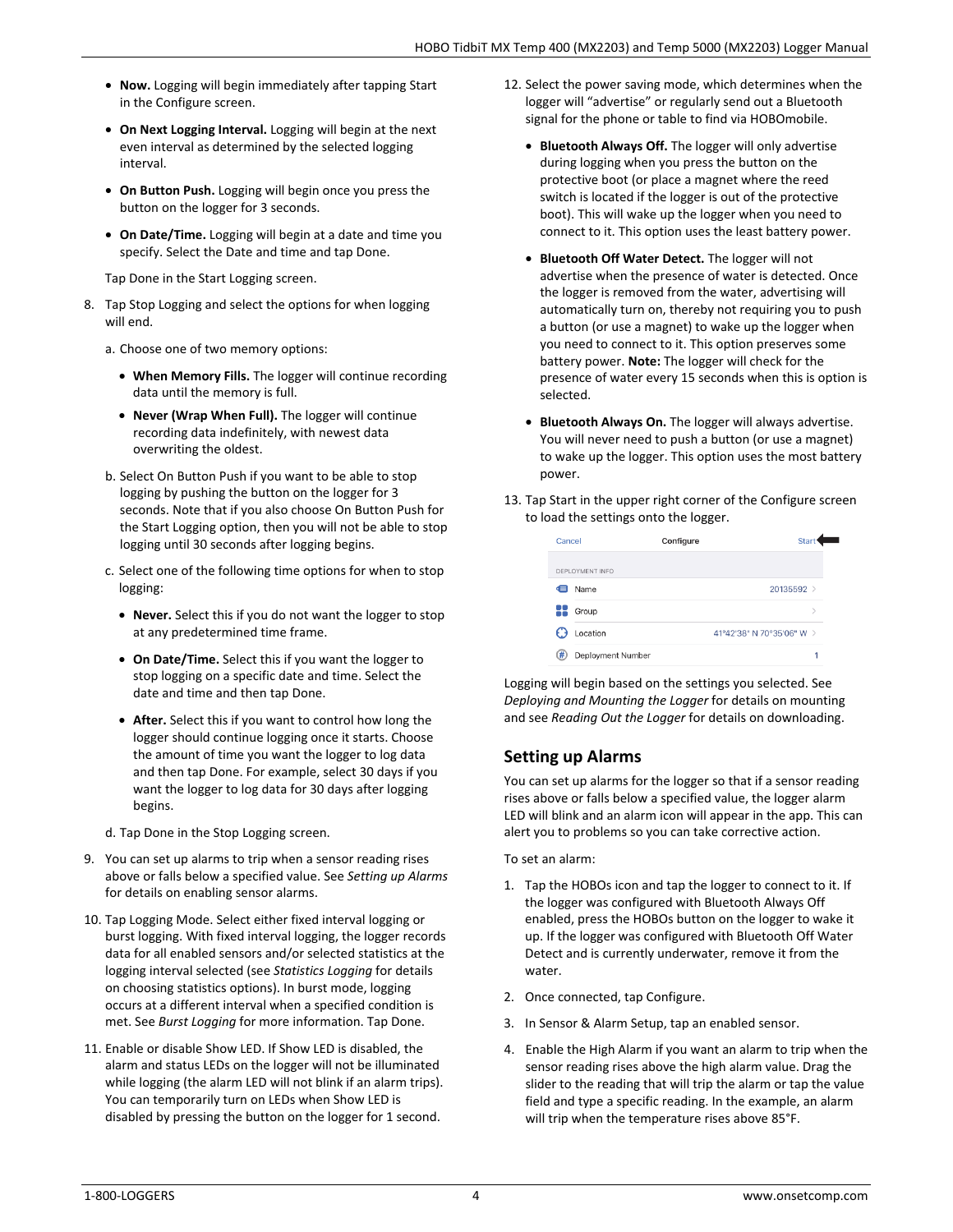| Cancel                                                                                                                                     | <b>Temperature Alarms</b> | Done          |
|--------------------------------------------------------------------------------------------------------------------------------------------|---------------------------|---------------|
|                                                                                                                                            |                           |               |
| <b>HIGH ALARM</b>                                                                                                                          |                           |               |
| Enable                                                                                                                                     |                           |               |
|                                                                                                                                            |                           |               |
| $-4.00$ <sup>*</sup> F                                                                                                                     | 85.00                     | 158.00°F      |
|                                                                                                                                            |                           |               |
|                                                                                                                                            |                           |               |
| LOW ALARM                                                                                                                                  |                           |               |
| Enable                                                                                                                                     |                           |               |
|                                                                                                                                            |                           |               |
| $-4.00^{\circ}$ F                                                                                                                          | 32.00                     | 158.00°F      |
|                                                                                                                                            |                           |               |
|                                                                                                                                            |                           |               |
| RAISE ALARM AFTER                                                                                                                          |                           |               |
| Duration                                                                                                                                   |                           | 30 Min        |
| Duration of out-of-range samples displayed before alarm is raised.<br>This is an approximate duration when logger is operating on battery. |                           | $\mathcal{P}$ |
|                                                                                                                                            |                           |               |
|                                                                                                                                            |                           |               |
| <b>Cumulative Samples</b><br>Raise alarm when sensor is out of range for the selected duration.                                            |                           | ✓             |
|                                                                                                                                            |                           |               |
| <b>Consecutive Samples</b><br>Raise alsen when concert is not of expan compositions for the colonial devation.                             |                           |               |

- 5. Enable the Low Alarm if you want an alarm to trip when the sensor reading falls below the low alarm value. Drag the slider to the reading that will trip the alarm or tap the value field and type a specific reading. In the example, an alarm is configured to trip when the temperature falls below 32°F.
- 6. Under Raise Alarm After, select the duration before an alarm is tripped and tap Done in the Alarm Duration screen.
- 7. Select either Cumulative or Consecutive Samples. If you select Cumulative Samples, then the alarm will trip when the time the sensor is out of range over the course of the deployment is equal to the selected duration. If you select Consecutive Samples, then the alarm will trip when the time the sensor is continuously out of range is equal to the selected duration. For example, the high alarm for temperature is set to 85°F and the duration is set to 30 minutes. If Cumulative is selected, then an alarm will trip once a sensor reading has been at or above 85°F for a total of 30 minutes since the logger was configured; specifically, this could be 15 minutes above 85°F in the morning and then 15 minutes above 85°F again in the afternoon. If Consecutive is selected, then an alarm will trip only if all sensor readings are 85°F or above for a continuous 30 minute period.
- 8. Tap Done.
- 9. Back in the Configure screen, select one of the following options to determine how the alarm indications are cleared:
	- **Logger Reconfigured.** The alarm indication will display until the next time the logger is reconfigured.
	- **Sensor in Limits.** The alarm indication will display until the sensor reading returns to the normal range between any configured high and low alarm limits.
- 10. Tap Start in the Configure screen to load the alarm settings onto the logger if you are ready to start.

When an alarm trips, the logger alarm LED blinks every 4 seconds (unless Show LED is disabled), an alarm icon appears in the app, and an Alarm Tripped event is logged. The alarm state will clear when the readings return to normal if you selected Sensor in Limits in step 9. Otherwise, the alarm state will remain in place until the logger is reconfigured.

### **Notes:**

• Alarm limits are checked at every logging interval. For example, if the logging interval is set to 5 minutes, then the logger will check the sensor readings against your configured high and low alarm setting every 5 minutes.

- The actual values for the high and low alarm limits are set to the closest value supported by the logger. For example, the closest value to 85°F that the logger can record is 84.990°F. In addition, alarms can trip or clear when the sensor reading is within the specified resolution. This means the value that triggers the alarm may differ slightly than the value entered. For example, if the High Alarm is set to 75.999°F, the alarm can trip when the sensor reading is 75.994°F, which is within the range of the resolution specifications.
- When you read out the logger, alarm events can be displayed on the plot or in the data file. See *Logger Events*.

# **Burst Logging**

Burst logging is a logging mode that allows you to set up more frequent logging when a specified condition is met. For example, a logger is recording data at a 5-minute logging interval and burst logging is configured to log every 30 seconds when the temperature rises above 85°F (the high limit) or falls below 32°F (the low limit). This means the logger will record data every 5 minutes as long as the temperature remains between 85°F and 32°F. Once the temperature rises above 85°F, the logger will switch to the faster logging rate and record data every 30 seconds until the temperature falls back to 85°F. At that time, logging then resumes every 5 minutes at the normal logging interval. Similarly, if the temperature falls below 32°F, then the logger would switch to burst logging mode again and record data every 30 seconds. Once the temperature rises back to 32°F, the logger will then return to normal mode, logging every 5 minutes. **Note:** Sensor alarms, statistics, and the Stop Logging option "Wrap When Full" are not available in burst logging mode.

To set up burst logging:

- 1. Tap the HOBOs icon and tap the logger to connect to it. If the logger was configured with Bluetooth Always Off enabled, press the HOBOs button on the logger to wake it up. If the logger was configured with Bluetooth Off Water Detect and is currently underwater, remove it from the water.
- 2. Once connected, tap Configure.
- 3. Tap Logging Mode and then tap Burst Logging.
- 4. Tap the temperature sensor under Burst Sensor Limits.
- 5. Enable High Limit if you want burst logging to occur when the sensor reading rises above a specific reading. Drag the slider to the reading that will trigger burst logging or tap the value field and type a specific reading. In the example, the logger will switch to burst logging when the temperature rises above 85°F.

| Cancel            | <b>Temperature Limits</b> | Done     |
|-------------------|---------------------------|----------|
| <b>HIGH LIMIT</b> |                           |          |
| Enable            |                           |          |
| $-4.00^{\circ}$ F | 85.00                     | 158.00°F |
|                   |                           |          |
| LOW LIMIT         |                           |          |
| Enable            |                           |          |
|                   | 32.00                     | 158.00°F |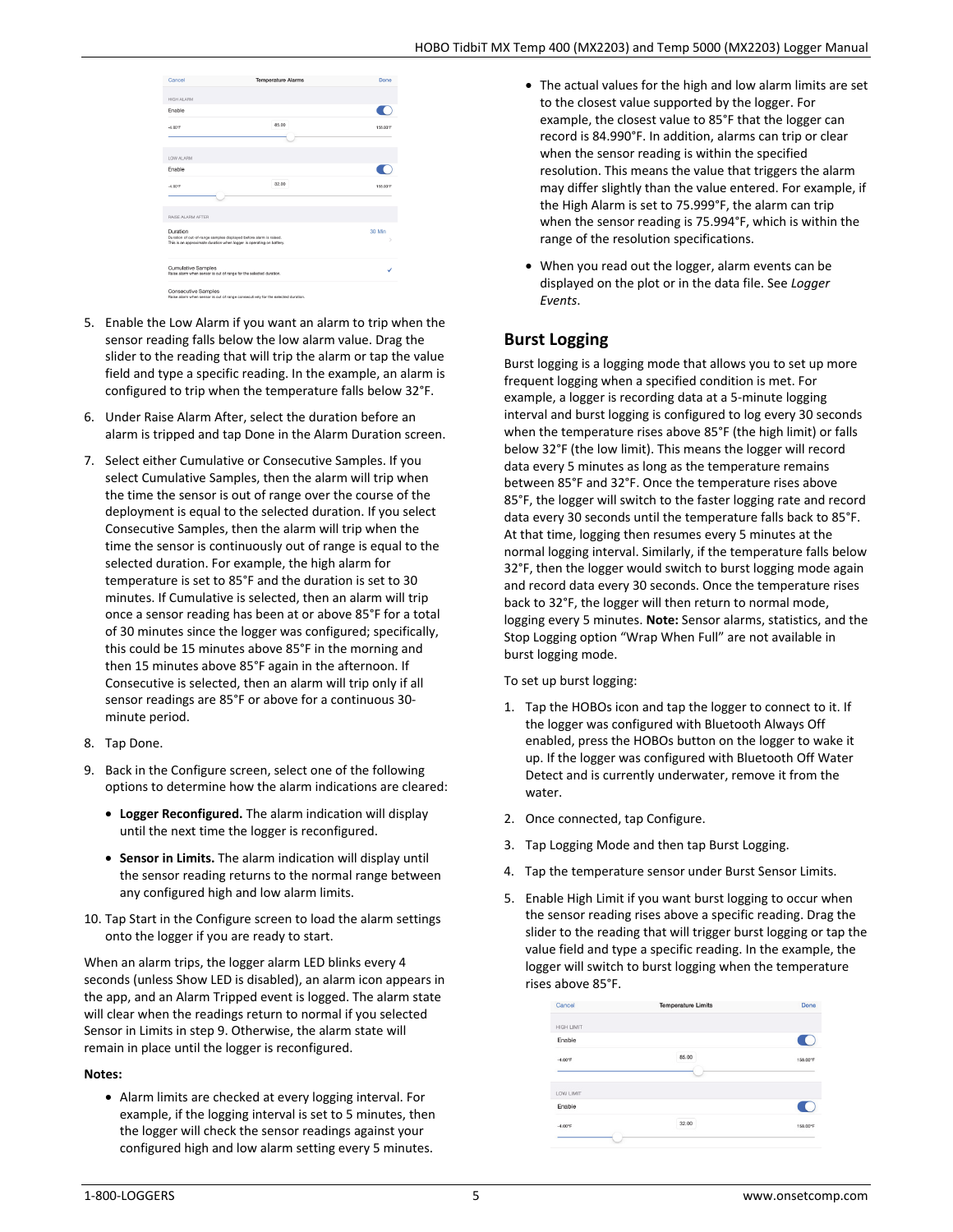- 6. Enable Low Limit if you want burst logging to occur when the sensor reading falls below a specific reading. Drag the slider to the reading that will trigger burst logging or tap the value field and type a specific reading. In the example, the logger will switch to burst logging when the temperature falls below 32°F.
- 7. Tap Done.
- 8. Tap Burst Logging Interval and select an interval faster than the logging interval. Keep in mind that the faster the burst logging rate, the greater the impact on battery life and the shorter the logging duration. Because measurements are being taken at the burst logging interval throughout the deployment, the battery usage is similar to what it would be if you had selected this rate for the normal logging interval. Tap Done.
- 9. Tap Done to exit the Logging Mode screen.
- 10. Tap Start in the Configure screen to load the burst settings onto the logger if you are ready to start.

### **Notes:**

- The high and low burst limits are checked at the burst logging interval rate whether the logger is in normal or burst condition. For example, if the logging interval is set to 1 hour and the burst logging interval is set to 10 minutes, the logger will always check for burst limits every 10 minutes.
- The actual values for the burst logging limits are set to the closest value supported by the logger. For example, the closest value to 85°F that the logger can record is 84.990°F.
- Burst logging can begin or end when the sensor reading is within the specified resolution. This means the value that triggers burst logging may differ slightly than the value entered. For example, if the high limit for a temperature alarm is set to 75.999°F, burst logging can start when the sensor reading is 75.994°F, which is within the range of the resolution specifications.
- Once the high or low condition clears, the logging interval time will be calculated using the last recorded data point in burst logging mode, not the last data point recorded at the normal logging rate. For example, the logger has a 10-minute logging interval and logged a data point at 9:05. Then, the high limit was surpassed and burst logging began at 9:06. Burst logging then continued until 9:12 when the sensor reading fell back below the high limit. Now back in normal mode, the next logging interval will be 10 minutes from the last burst logging point, or 9:22 in this case. If burst logging had not occurred, the next data point would have been at 9:15.
- A New Interval event is created each time the logger enters or exits burst logging mode. See *Logger Events* for details on plotting and viewing the event. In addition, if the logger is stopped with a button push while in burst logging mode, then a New Interval event is automatically logged and the burst condition is cleared, even if the actual high or low condition has not cleared.

## **Statistics Logging**

During fixed interval logging, the logger records data for the temperature sensor and/or selected statistics at the logging interval selected. Statistics are calculated at a sampling rate you specify with the results for the sampling period recorded at each logging interval. The following statistics can be logged:

- The maximum, or highest, sampled value,
- The minimum, or lowest, sampled value,
- An average of all sampled values, and
- The standard deviation from the average for all sampled values.

For example, the logging interval is 5 minutes. The logging mode is set to fixed interval logging with Normal and all four statistics enabled, and with a statistics sampling interval of 30 seconds. Once logging begins, the logger will measure and record the actual temperature values every 5 minutes. In addition, the logger will take a temperature sample every 30 seconds and temporarily store them in memory. The logger will then calculate the maximum, minimum, average, and standard deviation using the samples gathered over the previous 5 minute period and log the resulting values. When reading out the logger, this would result in five data series: one temperature series (with data logged every 5 minutes) plus four maximum, minimum, average, and standard deviation series (with values calculated and logged every 5 minutes based on the 30-second sampling).

### To log statistics:

- 1. Tap the HOBOs icon and tap the logger to connect to it. If the logger was configured with Bluetooth Always Off enabled, press the HOBOs button on the logger to wake it up. If the logger was configured with Bluetooth Off Water Detect and is currently underwater, remove it from the water.
- 2. Once connected, tap Configure.
- 3. Tap Logging Mode and then select Fixed Interval Logging.
- 4. Select Normal to record the current reading for the temperature sensor at the logging interval shown at the top of the screen. Do not select this if you only want to log statistics.
- 5. Select the statistics you want the logger to record at each logging interval: Maximum, Minimum, Average, and Standard Deviation (average is automatically enabled when selecting Standard Deviation). Statistics will be logged for all enabled sensors. In addition, the more statistics you record, the shorter the logger duration and the more memory is required.
- 6. Tap Statistics Sampling Interval and select the rate to use for calculating statistics. The rate must be less than, and a factor of, the logging interval. For example, if the logging interval is 1 minute and you select 5 seconds for the sampling rate, then the logger will take 12 sample readings between each logging interval (one sample every 5 seconds for a minute) and use the 12 samples to record the resulting statistics at each 1-minute logging interval. Note that the faster the sampling rate, the greater the impact on battery life. Because measurements are being taken at the statistics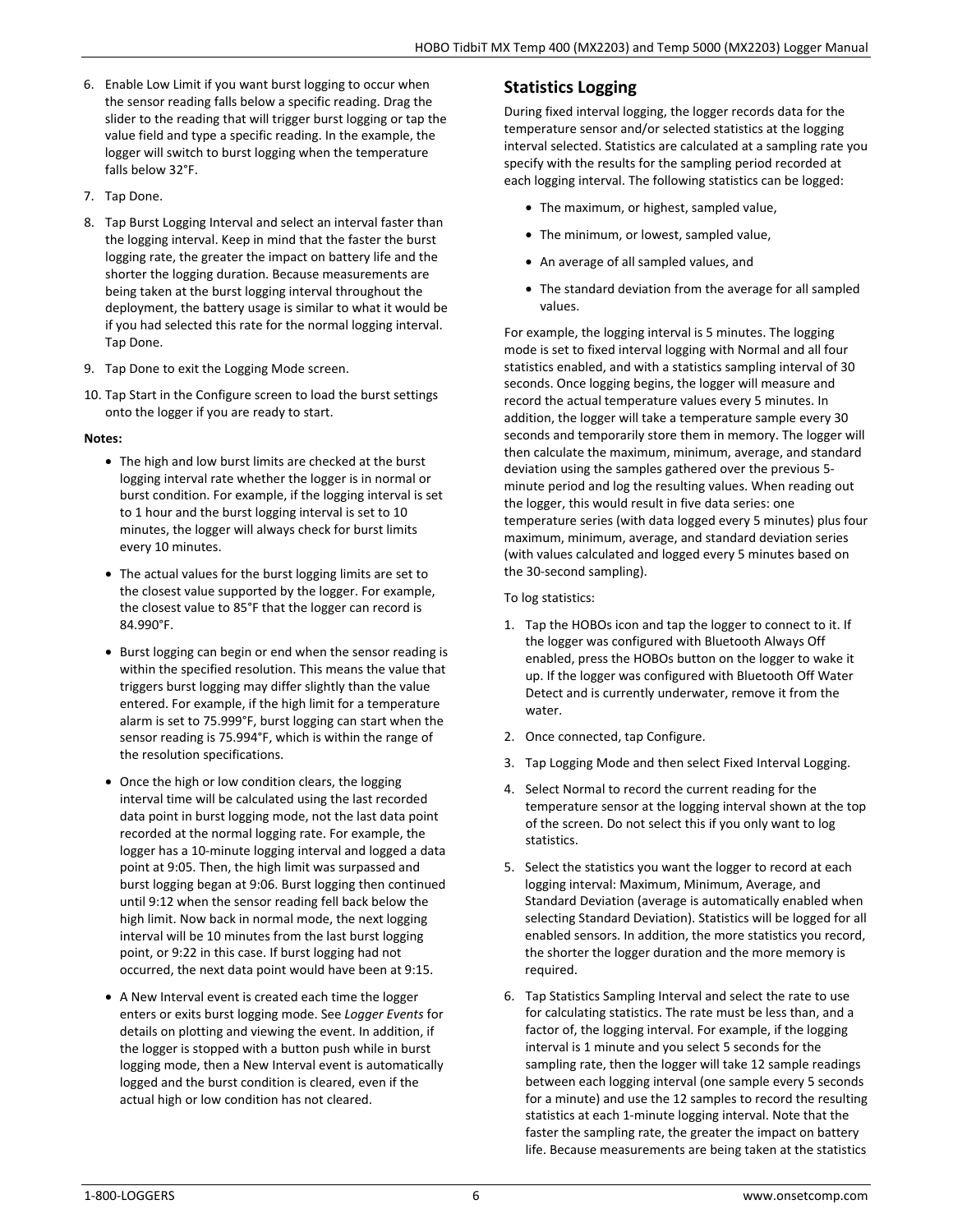sampling interval throughout the deployment, the battery usage is similar to what it would be if you had selected this rate for the normal logging interval.

- 7. Tap Done.
- 8. Tap Done again to exit the Logging Mode screen.
- 9. Tap Start in the Configure screen to load the statistics settings onto the logger if you are ready to start.

### **Setting a Password**

You can create an encrypted password for the logger that will be required if another phone or tablet attempts to connect to it. This is recommended to ensure that a deployed logger is not mistakenly stopped or purposely altered by others. This password uses a proprietary encryption algorithm that changes with every connection.

To set a password:

- 1. Tap the HOBOs icon and connect to the logger.
- 2. Tap Logger Password.
- 3. Type a password up to 10 characters.
- 4. Tap Save.

Only the phone or tablet used to set the password can then connect to the logger without entering a password; all other mobile devices will be required to enter the password. For example, if you set the password for the logger with your tablet and then try to connect to the device later with your phone, you will be required to enter the password on the phone but not with your tablet. Similarly, if others attempt to connect to the logger with different devices, then they would also be required to enter the password. To reset a password, connect to the logger, tap Set Logger Passkey, and select Reset to Factory Default or press the button on the logger for 10 seconds.

## **Reading Out the Logger**

To download data from the logger:

- 1. Open HOBOmobile.
- 2. If the logger was configured with Bluetooth Always On, continue to step 3.

If the logger was configured with Bluetooth Always Off, press the button on the logger for 1 second to wake it up.

If the logger was configured with Bluetooth Water Detect and it is deployed in water, remove it from the water.

- 3. Tap the HOBOs icon and tap the logger to connect to it.
- 4. Once connected, tap Readout.
- 5. Tap the Data Files icon to view a mini-graph of the downloaded data.
- 6. Tap the mini-graph to view a larger version of the graph or to share the file. See the *HOBOmobile User's Guide* for details on viewing graphs and sharing data.

Data can also be uploaded automatically to HOBOlink, Onset's web-based software. Tap the Settings icon to enable the HOBOlink Upload Data option (this requires a HOBOlink

account at www.hobolink.com). See the *HOBOmobile User's Guide* for more details on this setting and see the HOBOlink Help for details on working with data in HOBOlink.

## **Logger Events**

The logger records the following events to track logger operation and status. To plot events in HOBOmobile, tap a mini-graph and then tap  $\equiv$ . Select the events you wish to plot

and then tap  $\equiv$  again. You can also view events in shared or exported data files.

| <b>Event Name</b>        | <b>Definition</b>                                                                                                                                                                                                                                                                 |
|--------------------------|-----------------------------------------------------------------------------------------------------------------------------------------------------------------------------------------------------------------------------------------------------------------------------------|
| <b>Host Connect</b>      | The logger was connected to a mobile<br>device.                                                                                                                                                                                                                                   |
| Started                  | The logger started logging.                                                                                                                                                                                                                                                       |
| Stopped                  | The logger stopped logging.                                                                                                                                                                                                                                                       |
| Alarm<br>Tripped/Cleared | An alarm has occurred because the reading<br>was outside the alarm limits or back within<br>range. Note: Although the reading may<br>return to a normal range, an alarm cleared<br>event will not be logged if the logger was<br>set up to maintain alarms until<br>reconfigured. |
| <b>Button Up/Down</b>    | The button on the logger was pressed to<br>wake it up/bring it to the top of the loggers<br>list in HOBOmobile.                                                                                                                                                                   |
| New Interval             | The logger has switched to logging at the<br>burst logging rate or back to the normal<br>rate.                                                                                                                                                                                    |
| <b>Water Detect</b>      | The logger has been placed in water or<br>removed from water.                                                                                                                                                                                                                     |
| Power Warn               | The battery level dropped below 2.3 V.                                                                                                                                                                                                                                            |
| Safe Shutdown            | The battery level dropped below a safe<br>operating voltage and performed a safe<br>shutdown.                                                                                                                                                                                     |

# **Deploying and Mounting the Logger**

Follow these guidelines for deploying and mounting the logger.

• You can deploy the logger by using the two mounting tabs on the protective boot. Insert two screws through the holes on the mounting tabs to affix the logger to a flat surface. Insert cable ties through the rectangular holes on both mounting tabs to attach the logger to a pipe or pole. Use screws with



Use cable ties with the rectangular holes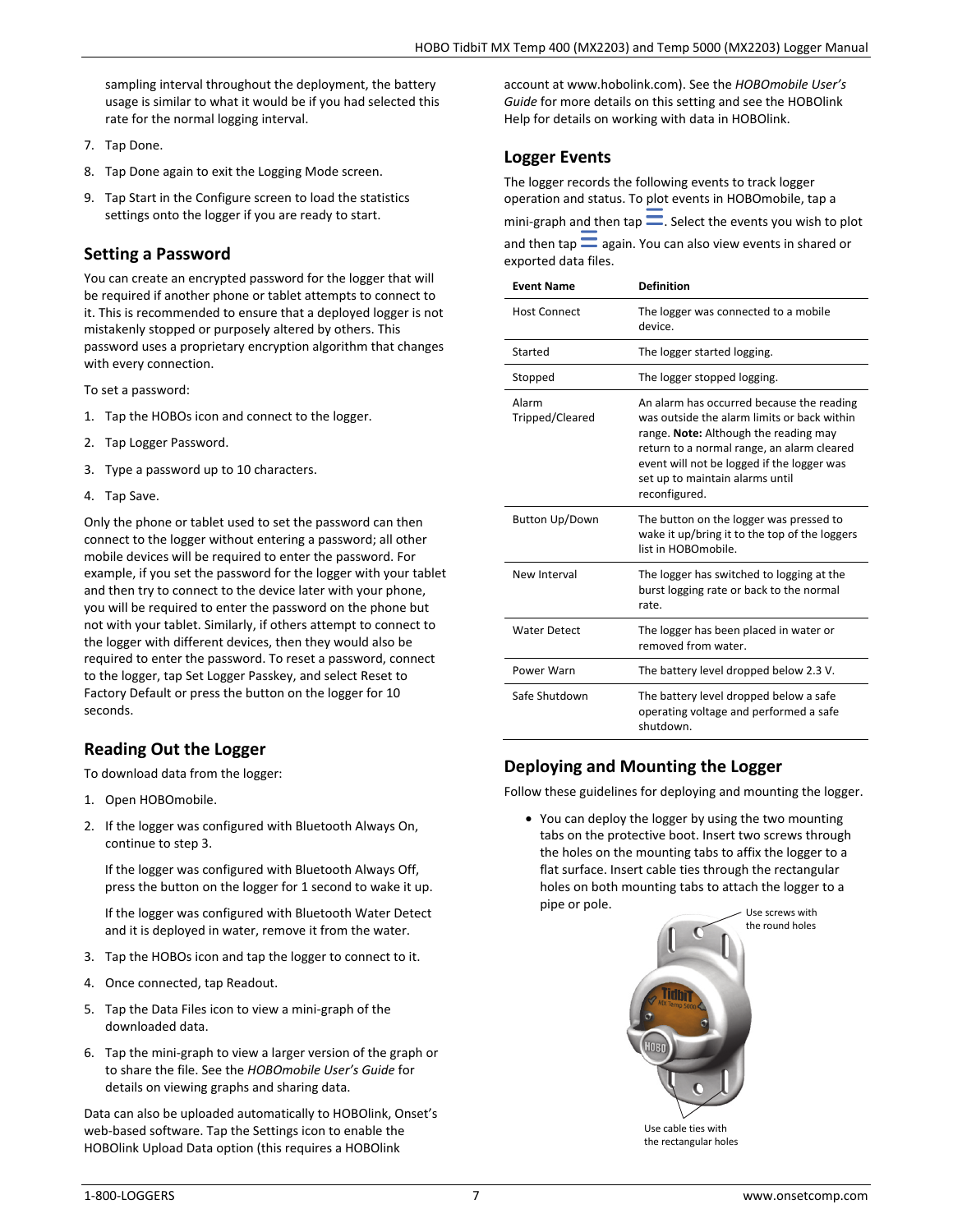- Use nylon cord or other strong cable with any of the holes on the mounting tabs. If wire is used to secure the logger, make sure the wire loop is snug to the holes. Any slack in the loop may cause excessive wear.
- When deploying in water, the logger should be appropriately weighted, secured, and protected depending on water conditions and desired measurement location.
- If the TidbiT MX Temp 500 (MX2303) logger will be exposed to sunlight in the deployment location, attach it to a solar radiation shield (RS1 or M-RSA) using the solar radiation shield bracket (MX2200-RS-BRACKET). Attach the logger to the underside of the mounting plate as shown. For more details on the solar radiation shield, refer to the *Solar Radiation Shield Installation Guide* at www.onsetcomp.com/manuals/rs1.



- Be careful of solvents. Check a materials compatibility chart against the wetted materials listed in the Specifications table before deploying the logger in locations where untested solvents are present. The TidbiT MX Temp 500 (MX2303) logger has an EPDM Oring, which is sensitive to polar solvents (acetone, keton), and oils.
- The protective boot is designed with a magnetic button that will interact with the reed switch located inside the logger. This means you do not need to remove the boot to start, stop, or wake up the logger (if On Button Push or Bluetooth Always Off configuration settings have been selected). If you remove the logger from the boot, you must place a magnet on the logger where the reed switch is located if you want to start or stop the logger with a button push or wake the logger up. Leave the magnet in place for 3 seconds to start or stop it or 1 second to wake it up.



- **Maintaining the Logger** 
	- To clean the logger, remove the logger from the boot. Rinse both the logger and the boot it in warm water. Use a mild dishwashing detergent if necessary. Do not use harsh chemicals, solvents, or abrasives.
- Periodically inspect the logger for biofouling if it is deployed in water and clean as described above.
- Periodically inspect the O-ring on the inside of the battery cover in the TidbiT MX Temp 400 (MX2203) logger for cracks or tears and replace it if any are detected (MX2203-ORING). See *Battery Information* for steps on replacing the O-ring.
- Periodically inspect the boot for any cracks or tears and replace it if necessary (BOOT-MX220x-XX).

## **Protecting the Logger**

**Note: Static electricity may cause the logger to stop logging.** The logger has been tested to 8 KV, but avoid electrostatic discharge by grounding yourself to protect the logger. For more information, search for "static discharge" on www.onsetcomp.com.

## **Battery Information**

The logger requires one CR2477 3V lithium battery (HRB-2477), which is user-replaceable for the TidbiT MX Temp 400 (MX2203) and non-replaceable for the TidbiT MX Temp 5000 (MX2204). Battery life is 3 years, typical at 25°C (77°F) with a logging interval of 1 minute and Bluetooth Always On selected or 5 years, typical at 25°C (77°F) when the logger is configured with Bluetooth Always Off or Bluetooth Off Water Detect selected. Expected battery life varies based on the ambient temperature where the logger is deployed, the logging interval, the frequency of connections, downloads, and paging, and the use of burst mode or statistics logging. Deployments in extremely cold or hot temperatures or a logging interval faster than 1 minute can impact battery life. Estimates are not guaranteed due to uncertainties in initial battery conditions and operating environment.

To replace the battery in the TidbiT MX Temp 400 (MX2203) logger:

- 1. Remove the logger from the boot.
- 2. While pushing down on the back of the logger, rotate the cover counterclockwise.



3. Use the small tab on the cover to lift it off the logger.



- 4. Remove the battery and place a new one in the battery holder, positive side facing up.
- 5. Inspect the O-ring on the battery cover. Make sure it is clean and seated properly. Remove any dirt, lint, hair, or debris from the O-ring. If the O-ring has any cracks or tears, replace it as follows: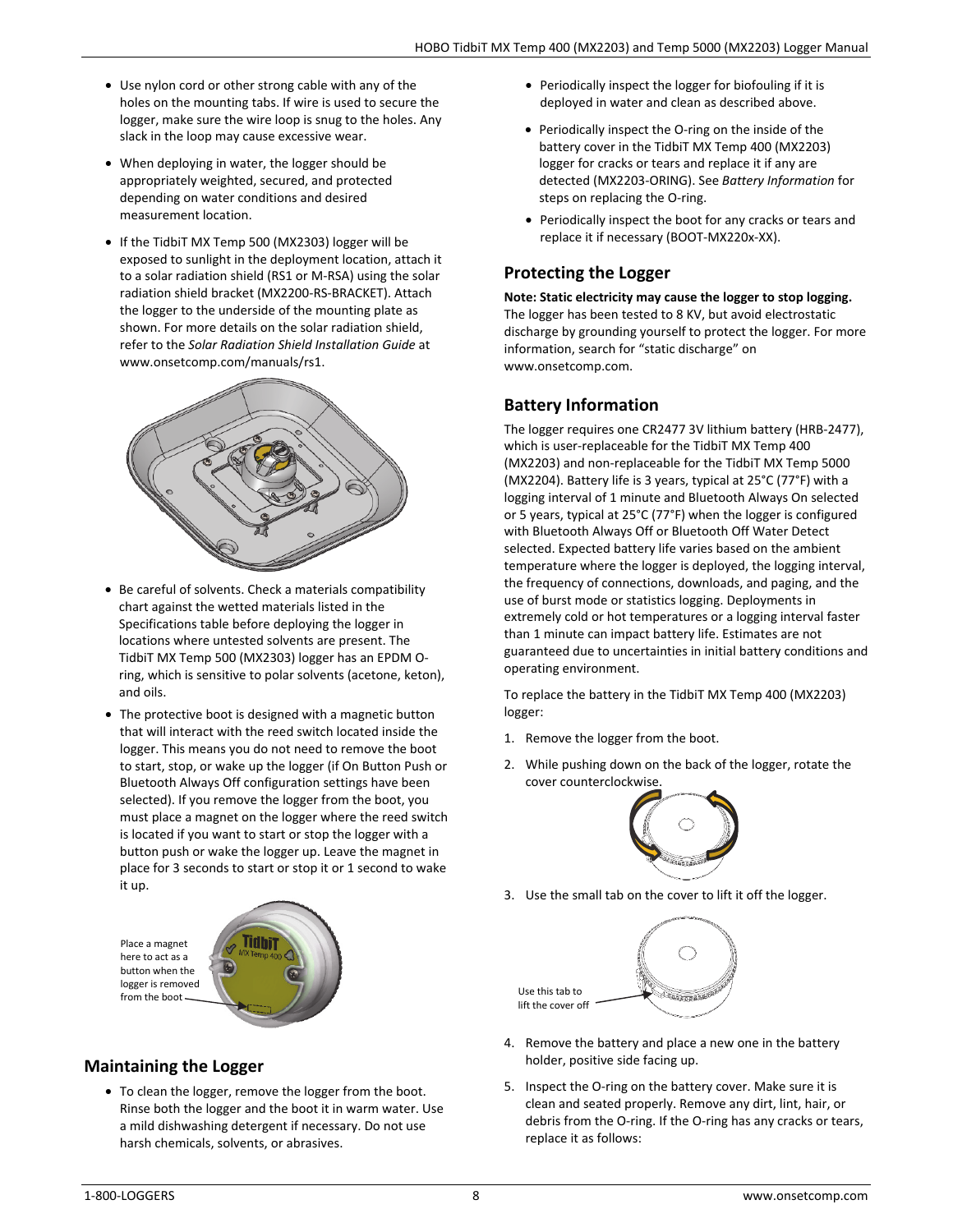- a. Spread a small dot of silicone-based grease on the Oring with your fingers, making sure the entire O-ring surface is completely covered in grease.
- b. Place the O-ring on the cover and clean off any debris. Make sure the O-ring is fully seated and level in the groove and not pinched or twisted. This is necessary to maintain a waterproof seal.
- 6. Place the cover back on the logger. Make sure the cover is level as it is placed on the logger case to ensure the battery terminal maintains its proper position.



**Battery Covery Placement Top View** 



7. While pushing down on the cover, rotate it clockwise until the edges are aligned. When the cover is properly positioned, the tab will be aligned with the ridge in the logger as shown.



8. Place the logger back in the protective boot, making sure the ridge in the logger case slides into the groove on the inside of the boot.



**Note:** MX2203 logger is shown in the example; the groove in the boot on an MX2204 logger is in a slightly different location.

**WARNING:** Do not cut open, incinerate, heat above 85°C (185°F), or recharge the lithium battery. The battery may explode if the logger is exposed to extreme heat or conditions that could damage or destroy the battery case. Do not dispose of the logger or battery in fire. Do not expose the contents of the battery to water. Dispose of the battery according to local regulations for lithium batteries.